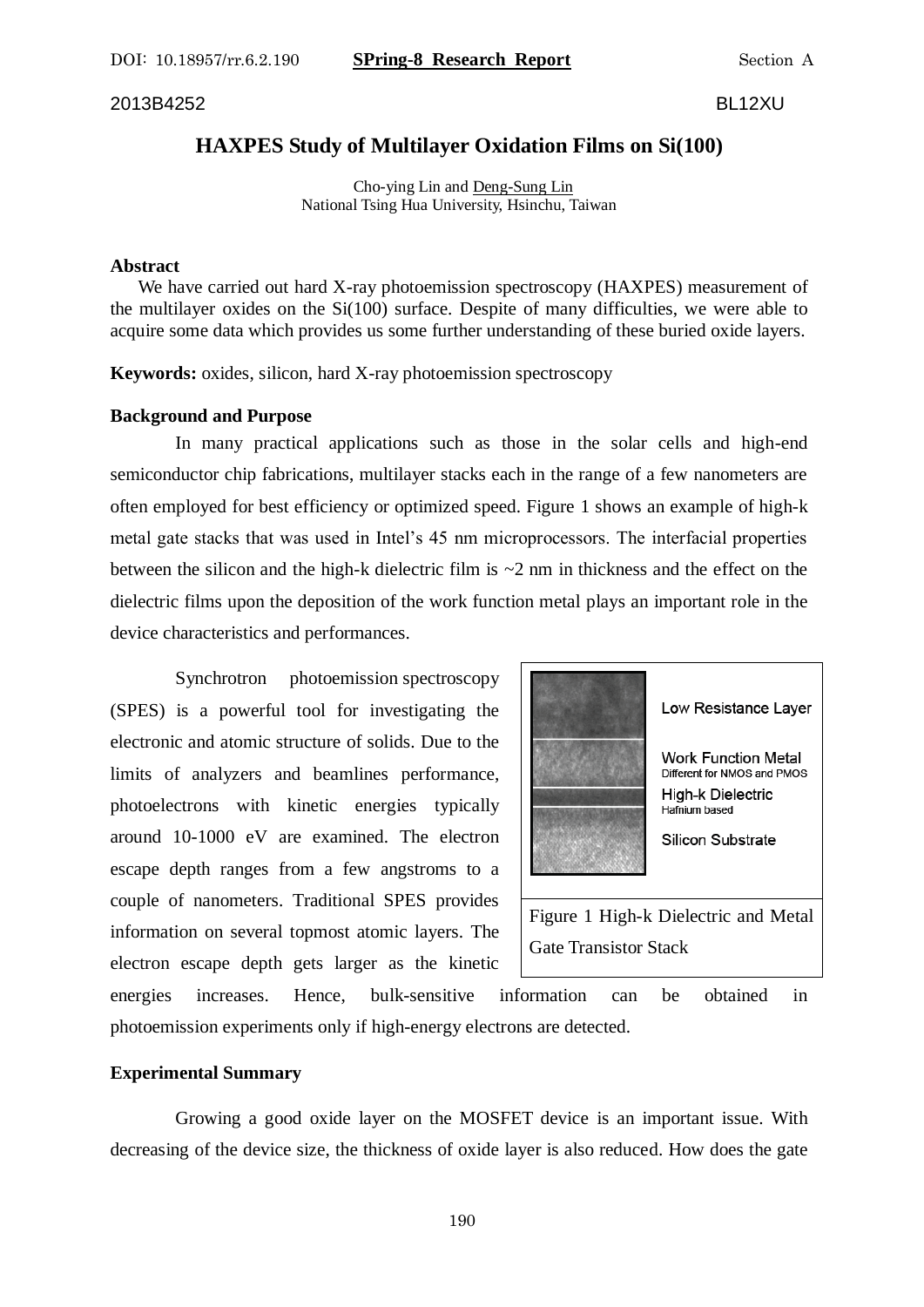have a good switch ability with the ultra-thin oxide layer? Therefore, the high-K material (HfO2) is applied. According to the previous literature,[1] there must have a buffer layer between the  $HfO<sub>2</sub>$  and silicon bulk, which is silicon dioxide layer. We had several difficulties: the prepared samples were not perfect, the beamtime was only three days, and the experimental apparatus was complex and new to us. Despite these problems, we got some data, but they were not enough to make a complete analysis to obtain a solid conclusion.

#### **Results and Discussion**

*In situ* growth of these high quality multilayer films on a research-based synchrotron facility is often non-practical. With the availability of intense photon fluxes tunable at 2 keV up to 12 keV, photons with a resolution down to less than 100 meV and analyzers now able to measure large photoelectron energies, hard X-ray photoemission spectroscopy can be a non-destructive depth profiling technique, which allows measurements of thick epitaxial layers and deeply buried interfaces.

Here the layer structure of the sample we obtained from our collaborators is as follows:  $HfO_2(1.9nm)/SiO_2(-0.5nm)/Si(1nm)/SiGe(7.5nm)/Si(100)$  bulk + NH<sub>3</sub> anneal. Combined chemical vapor deposition and atomic layer epitaxy (CVD/ALE) methods are employed to grow these films. The photoemission spectra for the Si 1s, O 1s, and Ge 3d are shown in Figs. 2 and 3. The line shapes and chemical shifts of these spectra are similar to previous reports.[1,2,3] Intensity plots obtained from analysis for various core levels are shown in Fig. 4. It is clear that the intensities of signals from the thin film increase with emission angles except for the Si 1s from the bulk. Thus, it is possible to estimate the average depth of the corresponding elements from the degree of intensity rises or decreases.



Figure 2. Photoemission spectra and their decomposition for O 1s core-levels from various angles.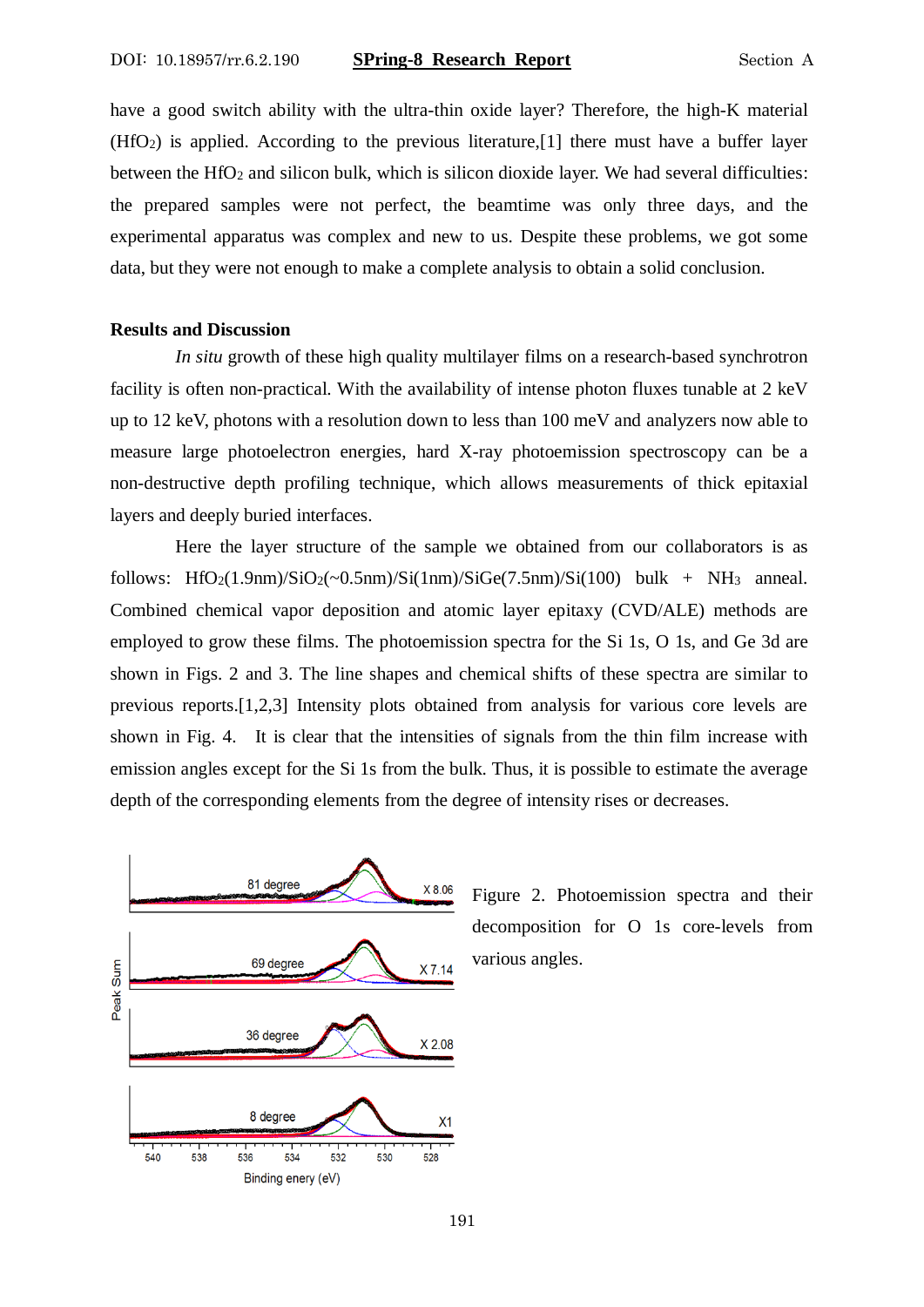

Figure 3. Photoemission spectra for Ge 3d core-levels from various angle as indicated.



Figure 4. Intensity plots obtained from analysis for various core levels. The intensities increase with emission angles except for the Si 1s from the bulk.

The samples of the first classification are too thin to detect the high resolution signal because the most photoemission spectroscopy signal come from the silicon bulk. The signal of the surface oxide are buried. But, the second classification of high-K material film were detected successfully for the different depth layer. By the core level shift signal, we can